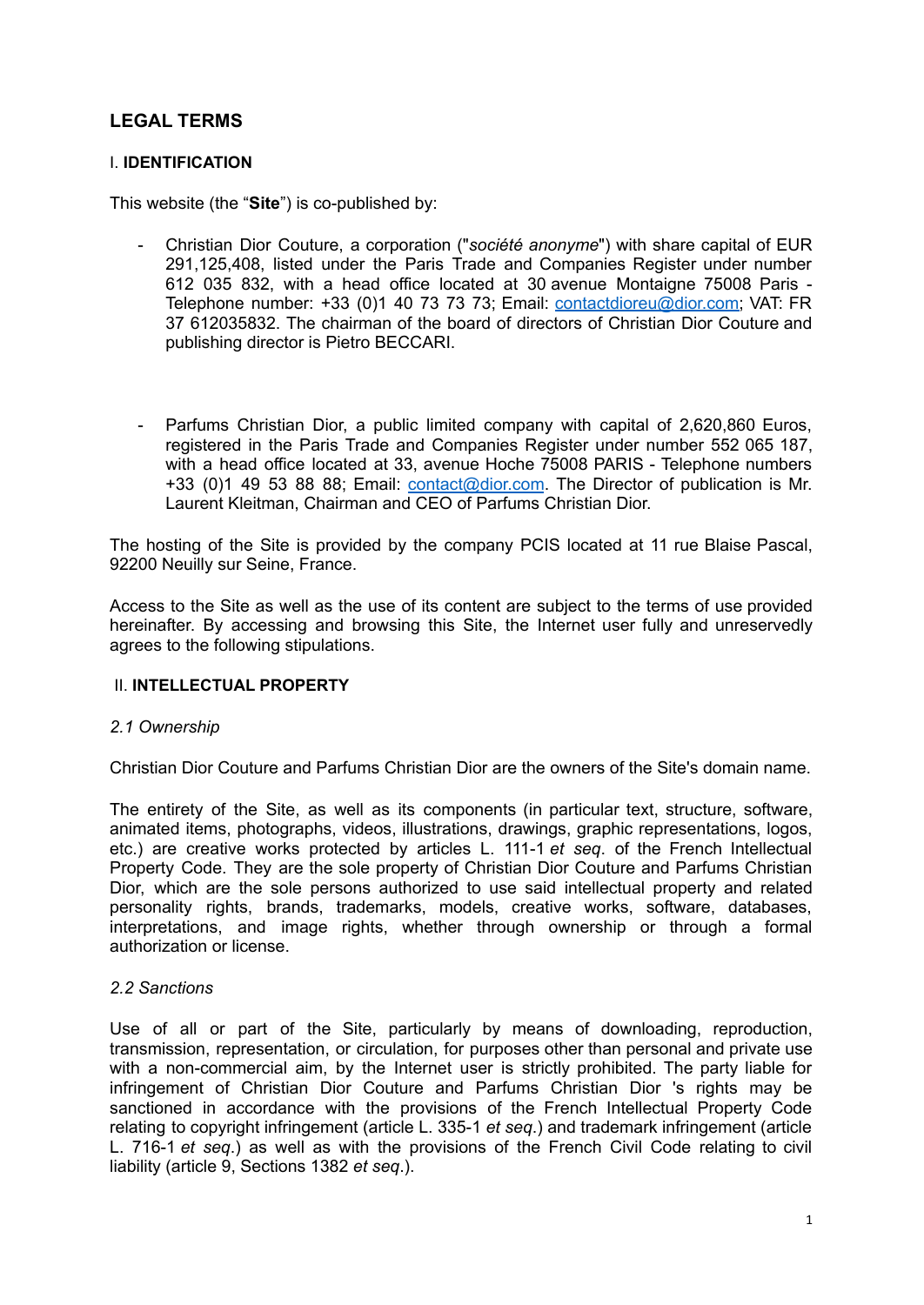## *2.3 Hypertext links*

The creation of any hypertext link redirecting towards any one of the web pages or components of the Site without prior written authorization from Christian Dior Couture and Parfums Christian Dior is prohibited. Said authorization may be withdrawn at any moment. Any such website containing hypertext links redirecting towards the Site or any one of its components are not under the control of Christian Dior Couture and Parfums Christian Dior. Christian Dior Couture and Parfums Christian Dior may therefore not be held liable (particularly with regard to editorial content) in relation to the access to such websites or their contents.

## III. **LIABILITY**

Christian Dior Couture and Parfums Christian Dior undertake to ensure the accuracy and updating of information published on the Site to the best of its ability, and reserves the right to correct content at any time and without prior notice. However, Christian Dior Couture and Parfums Christian Dior cannot guarantee the accuracy, precision and comprehensiveness of information made available on the Site. Said information shall not constitute any guarantee or commitment by Christian Dior Couture or Parfums Christian Dior with regard to the Internet user.

In particular, Christian Dior Couture and Parfums Christian Dior shall not be held liable for:

- Any imprecision, inaccuracy or omission regarding the information available on the Site;
- Any damages arising from a computerized intrusion by a third party, resulting in a modification of information made available on the Site;
- And, more generally, any direct or indirect damages, irrespective of the cause, origin, nature and consequences, caused as a result of the access by anyone to the Site or inability to access the Site, as well as of the use of the Site and/or relying on any information contained directly or indirectly on the Site.

Christian Dior Couture and Parfums Christian Dior shall implement means intended to ensure the security of the files generated from personal data collected on the Site. It is, however, formally stated that Christian Dior Couture and Parfums Christian Dior have no control over the risks related to the operation of the Internet. Internet users are reminded of the existence of possible risks in terms of confidentiality of data transmitted across this network.

# **IV**. **AMENDMENTS TO LEGAL TERMS**

Christian Dior Couture and Parfums Christian Dior inform Internet users accessing the Site that these legal terms may be amended at any time. Such amendments shall be published online and shall be deemed accepted without reserve by any and all Internet users accessing the Site after said amendments have been published online.

# **V. DISPUTES**

These legal terms have been drafted in accordance with French law and, in particular, with the provisions of Law no. 2004-575 dated 21 June 2004 for building confidence in the digital economy and applicable data protection legislation (in particular the French data protection act (the "*Loi relative à l'informatique, aux fichiers et aux libertés n°78-17*") dated 6 January 1978 and the General Data Protection Regulation (GDPR)). French courts shall exercise jurisdiction over any and all disputes arising from the use of the Site, without prejudice to any contrary provisions arising from Regulation no. 44/2001 dated 20 December 2000 concerning court jurisdiction and the application of rulings in civil and commercial matters (Brussels I).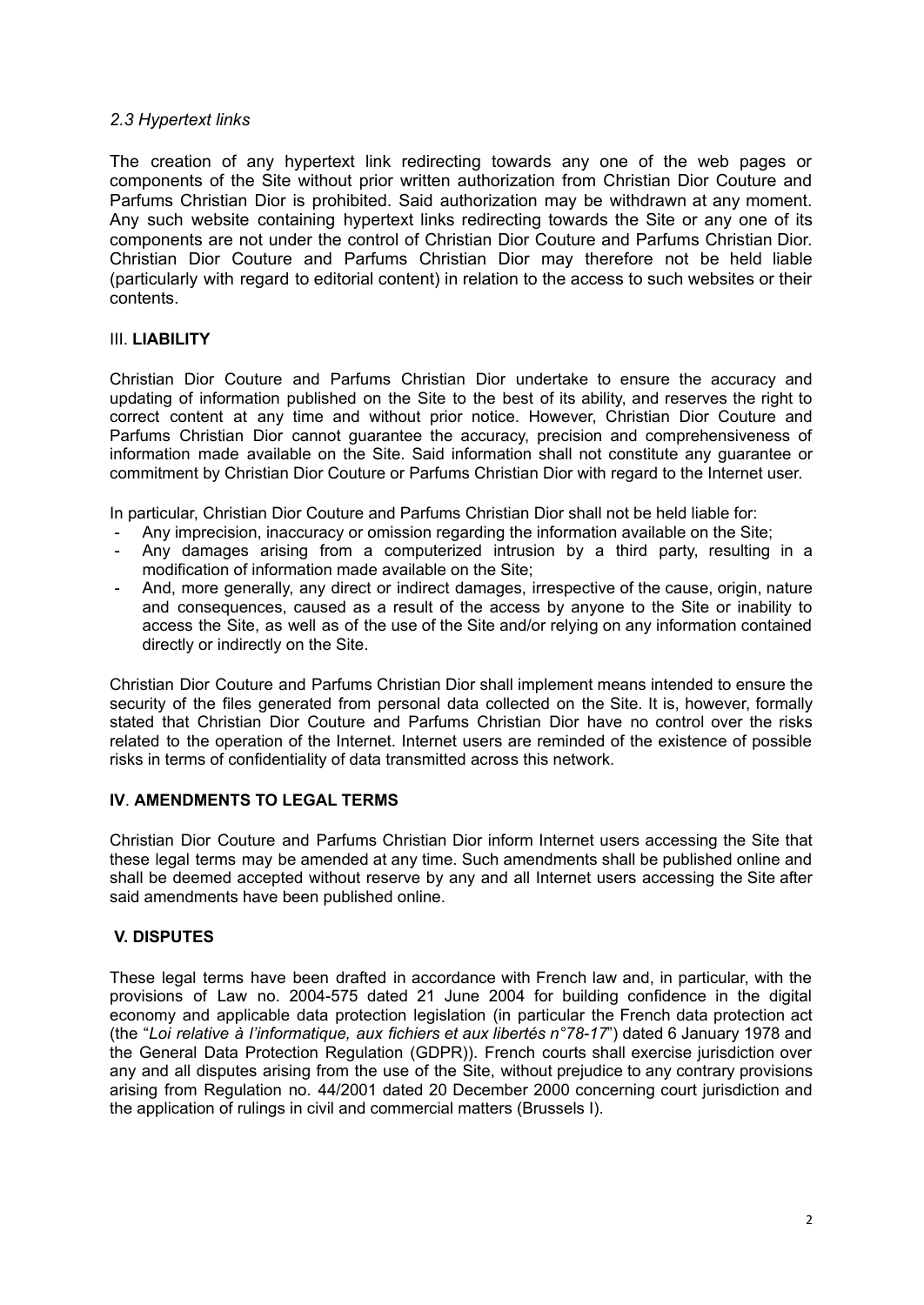Should the Internet user have any questions about the use of the Site and/or these legal terms, or should the user have any request that he/she wishes to address to Christian Dior Couture and Parfums Christian Dior, he/she can send an email to: [contactdior@dior.com.](mailto:contactdior@dior.com)

# **Privacy Policy**

**Maison Christian Dior Couture and Maison Parfums Christian Dior (below « Dior »), pay particular attention to the processing, confidentiality, and safety of your personal data.**

**This aim of this privacy policy is to provide you with clear, simple, and complete information about** how we process the personal data you give us or the data we may collect while you are browsing our website, how it may be transferred to third parties and your rights and options to control your **personal information and protect your privacy.**

Are the data controller of personal data collected on the website <https://www.cannes.dior.com/> in the sense of regulations applying to personal data, in particular Regulation (EU) 2016/679 on the protection of natural persons regarding the processing of personal data and the free movement of such data (hereinafter the "GDPR"):

Christian Dior Couture S.A. (head office), a public limited company under French law whose head office is located at 30 avenue Montaigne, Paris 8, France, registered with the Paris Trade and Companies Register under number 612 035 832 and represented by Pietro BECCARI in his capacity as Chief Executive Officer;

Parfums Christian Dior (head office), a public limited company under French law whose head office is located at 33, avenue Hoche, 75008 Paris, France, registered with the Paris Trade and Companies Register under number 552 065 187, and represented by Laurent Kleitman in his capacity as Chief Executive Officer.

# **I. What is personal data?**

Personal data is any information about an identified physical person or a physical person that may be directly or indirectly identified via an identification number or one or more elements particular to them, such as their last name, first name, date of birth, customer number, order number, photo, etc.

#### **II. When can we collect your personal data?**

We can collect your personal data when you:

- authenticate to our website;
- send requests for information to our Company;
- browse on the Internet using cookies.

#### **III. What personal data might we collect?**

(i) As part of the services we provide, we may need to collect certain data directly from you for a range of purposes (see IV for a list of processing purposes).

Information we might collect includes: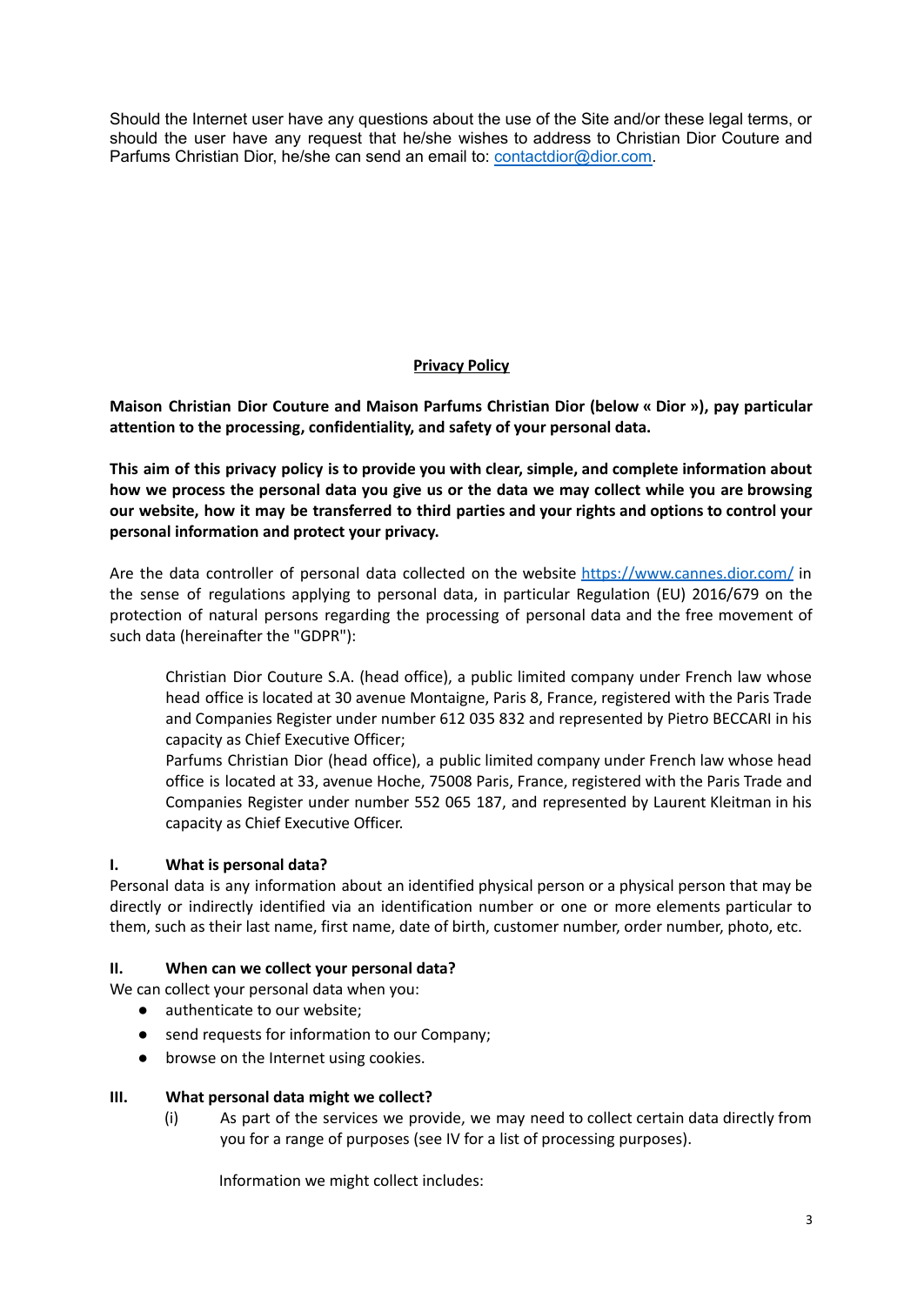- Your identity (Name, Surname);
- Your email address;
- Pictures taken during 2022 Cannes Festival.

Personal data essential to Dior is marked with an asterisk on all personal data collection forms on our website. If you do not fill in these compulsory fields, Dior will probably be unable to respond to your request and/or provide you with the requested services.

(ii) Lastly, we may collect information regarding the use of our website, especially with respect to your browsing (pages visited, links clicked, etc.). Some of this information may be collected using cookies placed in your web browser when you browse our website. For more information about cookies, read our Cookie Policy (insert link).

# **IV. For what purpose is your personal data collected and used?**

Dior processes your data to:

- enable access to our website;
- share the products (cosmetics and couture) of the Maisons Dior worn during the 2022 Cannes Film Festival;
- share the designer associated with each outfit worn during the 2022 Cannes Film Festival;

# **V. What legal grounds legitimise the processing of your data?**

Dior processes your personal information:

- within the framework of contracts entered into with image distributors;
- within the framework of contracts entered into with one of the Dior Maison and also within legitimate interest, in order to display your identity on our website (designer);
- within the framework of its legitimate interest for securing our website combating fraud;
- **●** when you have given your consent for the processing of your data via cookies.

# **VI. Who are the recipients of your personal data?**

Your personal data is processed by the personnel of Dior. We ensure that only authorised persons within Dior have access to your personal data when this is necessary for the purpose of managing our commercial relations or meeting our legal obligations.

We may also share your personal data with;

- other LVMH Group entities, some acting as subcontractors;
- subcontractors, such as:
	- site hosting and maintenance providers;
	- **•** anti-fraud service providers.

Lastly, Dior may need to share your personal data with third parties to meet its legal, regulatory or treaty obligations, or to respond to requests from authorised legal authorities.

# **VII. How do we ensure the confidentiality of your data?**

We require our partners and group companies to maintain a level of protection like ours regarding your personal data.

We apply the necessary precautions to guarantee the confidentiality and security of your data.

We prevent them from being distorted, damaged, destroyed or accessed by unauthorized third parties.